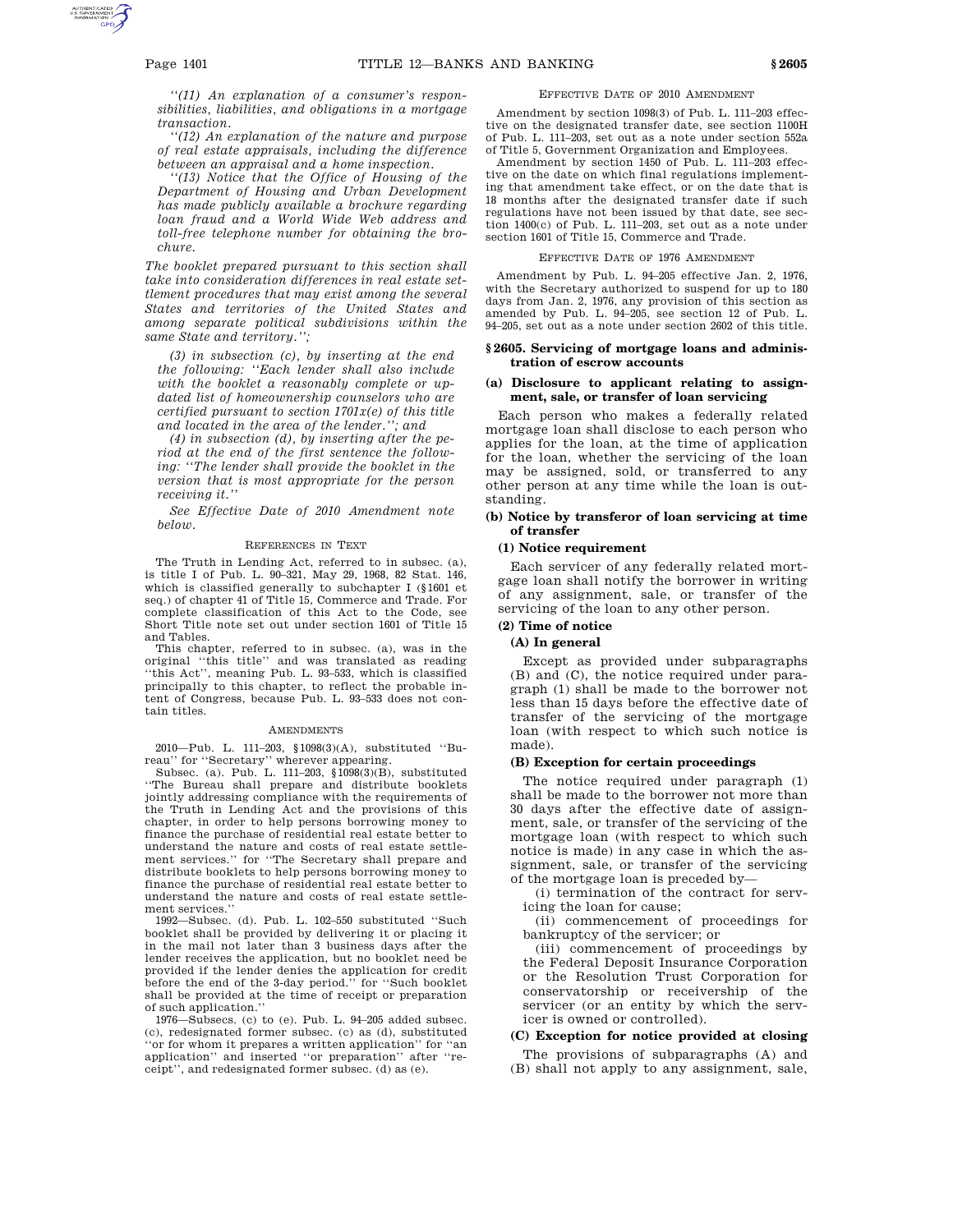or transfer of the servicing of any mortgage loan if the person who makes the loan provides to the borrower, at settlement (with respect to the property for which the mortgage loan is made), written notice under paragraph (3) of such transfer.

### **(3) Contents of notice**

The notice required under paragraph (1) shall include the following information:

(A) The effective date of transfer of the servicing described in such paragraph.

(B) The name, address, and toll-free or collect call telephone number of the transferee servicer.

(C) A toll-free or collect call telephone number for (i) an individual employed by the transferor servicer, or (ii) the department of the transferor servicer, that can be contacted by the borrower to answer inquiries relating to the transfer of servicing.

(D) The name and toll-free or collect call telephone number for (i) an individual employed by the transferee servicer, or (ii) the department of the transferee servicer, that can be contacted by the borrower to answer inquiries relating to the transfer of servicing.

(E) The date on which the transferor servicer who is servicing the mortgage loan before the assignment, sale, or transfer will cease to accept payments relating to the loan and the date on which the transferee servicer will begin to accept such payments.

(F) Any information concerning the effect the transfer may have, if any, on the terms of or the continued availability of mortgage life or disability insurance or any other type of optional insurance and what action, if any, the borrower must take to maintain coverage.

(G) A statement that the assignment, sale, or transfer of the servicing of the mortgage loan does not affect any term or condition of the security instruments other than terms directly related to the servicing of such loan.

### **(c) Notice by transferee of loan servicing at time of transfer**

### **(1) Notice requirement**

Each transferee servicer to whom the servicing of any federally related mortgage loan is assigned, sold, or transferred shall notify the borrower of any such assignment, sale, or transfer.

### **(2) Time of notice**

# **(A) In general**

Except as provided in subparagraphs (B) and (C), the notice required under paragraph (1) shall be made to the borrower not more than 15 days after the effective date of transfer of the servicing of the mortgage loan (with respect to which such notice is made).

# **(B) Exception for certain proceedings**

The notice required under paragraph (1) shall be made to the borrower not more than 30 days after the effective date of assignment, sale, or transfer of the servicing of the mortgage loan (with respect to which such

notice is made) in any case in which the assignment, sale, or transfer of the servicing of the mortgage loan is preceded by—

(i) termination of the contract for servicing the loan for cause;

(ii) commencement of proceedings for bankruptcy of the servicer; or

(iii) commencement of proceedings by the Federal Deposit Insurance Corporation or the Resolution Trust Corporation for conservatorship or receivership of the servicer (or an entity by which the servicer is owned or controlled).

#### **(C) Exception for notice provided at closing**

The provisions of subparagraphs (A) and (B) shall not apply to any assignment, sale, or transfer of the servicing of any mortgage loan if the person who makes the loan provides to the borrower, at settlement (with respect to the property for which the mortgage loan is made), written notice under paragraph (3) of such transfer.

### **(3) Contents of notice**

Any notice required under paragraph (1) shall include the information described in subsection (b)(3) of this section.

## **(d) Treatment of loan payments during transfer period**

During the 60-day period beginning on the effective date of transfer of the servicing of any federally related mortgage loan, a late fee may not be imposed on the borrower with respect to any payment on such loan and no such payment may be treated as late for any other purposes, if the payment is received by the transferor servicer (rather than the transferee servicer who should properly receive payment) before the due date applicable to such payment.

## **(e) Duty of loan servicer to respond to borrower inquiries**

### **(1) Notice of receipt of inquiry**

### **(A) In general**

If any servicer of a federally related mortgage loan receives a qualified written request from the borrower (or an agent of the borrower) for information relating to the servicing of such loan, the servicer shall provide a written response acknowledging receipt of the correspondence within 20 days (excluding legal public holidays, Saturdays, and Sundays) unless the action requested is taken within such period.

# **(B) Qualified written request**

For purposes of this subsection, a qualified written request shall be a written correspondence, other than notice on a payment coupon or other payment medium supplied by the servicer, that—

(i) includes, or otherwise enables the servicer to identify, the name and account of the borrower; and

(ii) includes a statement of the reasons for the belief of the borrower, to the extent applicable, that the account is in error or provides sufficient detail to the servicer regarding other information sought by the borrower.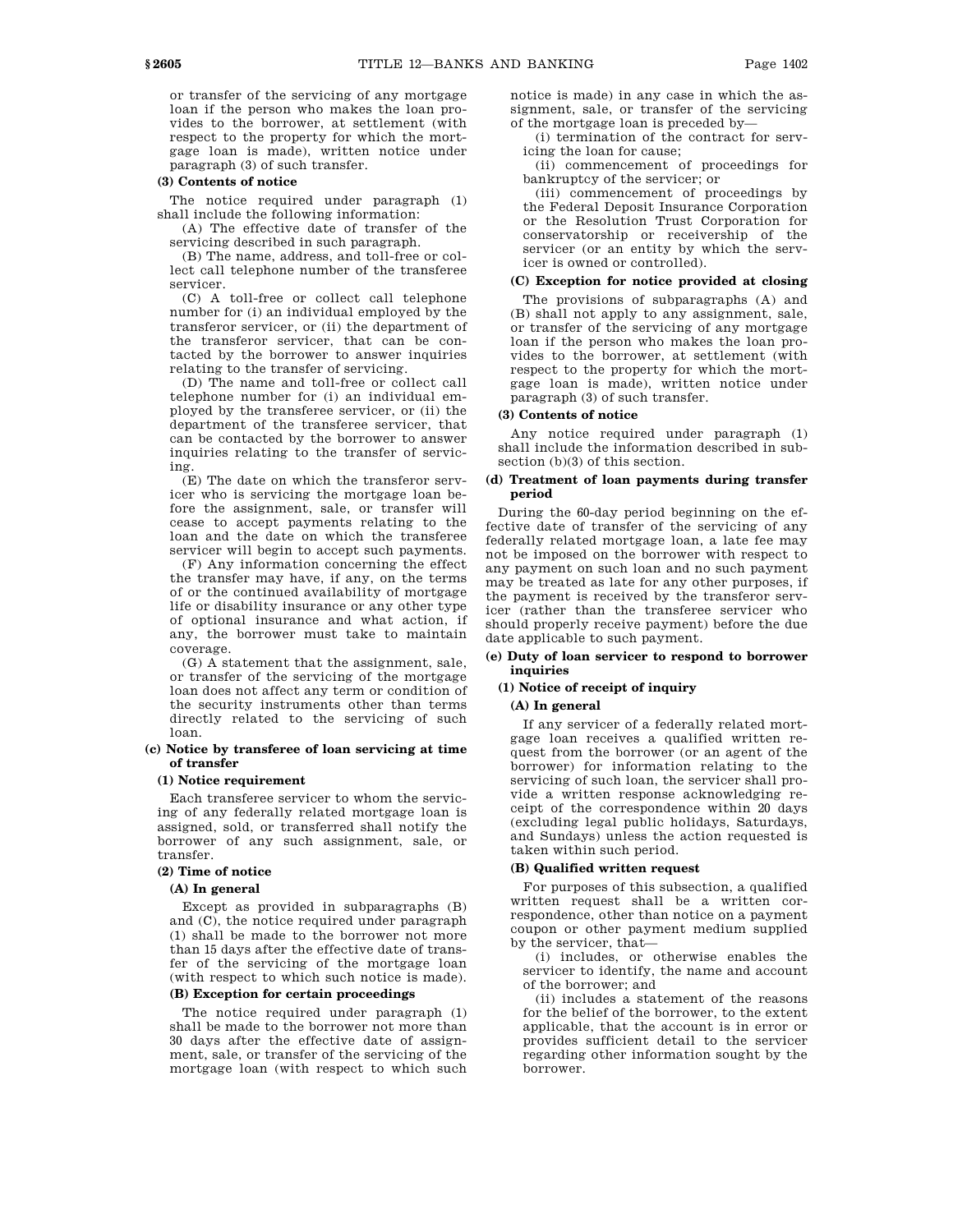## **(2) Action with respect to inquiry**

Not later than 60 days (excluding legal public holidays, Saturdays, and Sundays) after the receipt from any borrower of any qualified written request under paragraph (1) and, if applicable, before taking any action with respect to the inquiry of the borrower, the servicer shall—

(A) make appropriate corrections in the account of the borrower, including the crediting of any late charges or penalties, and transmit to the borrower a written notification of such correction (which shall include the name and telephone number of a representative of the servicer who can provide assistance to the borrower);

(B) after conducting an investigation, provide the borrower with a written explanation or clarification that includes—

(i) to the extent applicable, a statement of the reasons for which the servicer believes the account of the borrower is correct as determined by the servicer; and

(ii) the name and telephone number of an individual employed by, or the office or department of, the servicer who can provide assistance to the borrower; or

(C) after conducting an investigation, provide the borrower with a written explanation or clarification that includes—

(i) information requested by the borrower or an explanation of why the information requested is unavailable or cannot be obtained by the servicer; and

(ii) the name and telephone number of an individual employed by, or the office or department of, the servicer who can provide assistance to the borrower.

#### **(3) Protection of credit rating**

During the 60-day period beginning on the date of the servicer's receipt from any borrower of a qualified written request relating to a dispute regarding the borrower's payments, a servicer may not provide information regarding any overdue payment, owed by such borrower and relating to such period or qualified written request, to any consumer reporting agency (as such term is defined under section 1681a of title 15).

#### **(f) Damages and costs**

Whoever fails to comply with any provision of this section shall be liable to the borrower for each such failure in the following amounts:

## **(1) Individuals**

In the case of any action by an individual, an amount equal to the sum of—

(A) any actual damages to the borrower as a result of the failure; and

(B) any additional damages, as the court may allow, in the case of a pattern or practice of noncompliance with the requirements of this section, in an amount not to exceed \$1,000.

#### **(2) Class actions**

In the case of a class action, an amount equal to the sum of—

(A) any actual damages to each of the borrowers in the class as a result of the failure; and

(B) any additional damages, as the court may allow, in the case of a pattern or practice of noncompliance with the requirements of this section, in an amount not greater than \$1,000 for each member of the class, except that the total amount of damages under this subparagraph in any class action may not exceed the lesser of—

(i) \$500,000; or

(ii) 1 percent of the net worth of the servicer.

### **(3) Costs**

In addition to the amounts under paragraph (1) or (2), in the case of any successful action under this section, the costs of the action, together with any attorneys fees incurred in connection with such action as the court may determine to be reasonable under the circumstances.

#### **(4) Nonliability**

A transferor or transferee servicer shall not be liable under this subsection for any failure to comply with any requirement under this section if, within 60 days after discovering an error (whether pursuant to a final written examination report or the servicer's own procedures) and before the commencement of an action under this subsection and the receipt of written notice of the error from the borrower, the servicer notifies the person concerned of the error and makes whatever adjustments are necessary in the appropriate account to ensure that the person will not be required to pay an amount in excess of any amount that the person otherwise would have paid.

# **(g) Administration of escrow accounts**

If the terms of any federally related mortgage loan require the borrower to make payments to the servicer of the loan for deposit into an escrow account for the purpose of assuring payment of taxes, insurance premiums, and other charges with respect to the property, the servicer shall make payments from the escrow account for such taxes, insurance premiums, and other charges in a timely manner as such payments become due.

### **(h) Preemption of conflicting State laws**

Notwithstanding any provision of any law or regulation of any State, a person who makes a federally related mortgage loan or a servicer shall be considered to have complied with the provisions of any such State law or regulation requiring notice to a borrower at the time of application for a loan or transfer of the servicing of a loan if such person or servicer complies with the requirements under this section regarding timing, content, and procedures for notification of the borrower.

#### **(i) Definitions**

For purposes of this section:

#### **(1) Effective date of transfer**

The term ''effective date of transfer'' means the date on which the mortgage payment of a borrower is first due to the transferee servicer of a mortgage loan pursuant to the assignment, sale, or transfer of the servicing of the mortgage loan.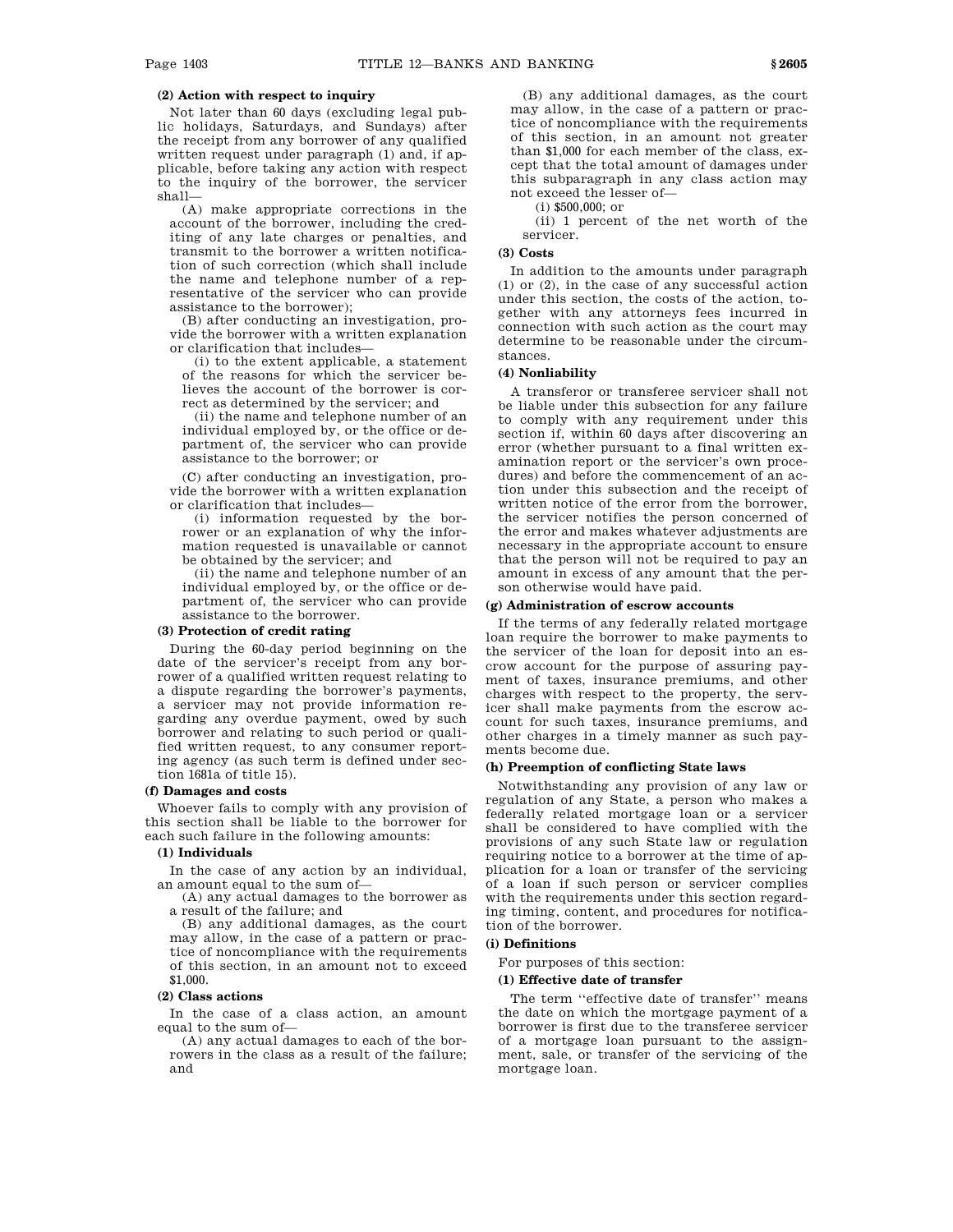## **(2) Servicer**

The term ''servicer'' means the person responsible for servicing of a loan (including the person who makes or holds a loan if such person also services the loan). The term does not include—

(A) the Federal Deposit Insurance Corporation or the Resolution Trust Corporation, in connection with assets acquired, assigned, sold, or transferred pursuant to section 1823(c) of this title or as receiver or conservator of an insured depository institution; and

(B) the Government National Mortgage Association, the Federal National Mortgage Association, the Federal Home Loan Mortgage Corporation, the Resolution Trust Corporation, or the Federal Deposit Insurance Corporation, in any case in which the assignment, sale, or transfer of the servicing of the mortgage loan is preceded by—

(i) termination of the contract for servicing the loan for cause;

(ii) commencement of proceedings for bankruptcy of the servicer; or

(iii) commencement of proceedings by the Federal Deposit Insurance Corporation or the Resolution Trust Corporation for conservatorship or receivership of the servicer (or an entity by which the servicer is owned or controlled).

# **(3) Servicing**

The term "servicing" means receiving any scheduled periodic payments from a borrower pursuant to the terms of any loan, including amounts for escrow accounts described in section 2609 of this title, and making the payments of principal and interest and such other payments with respect to the amounts received from the borrower as may be required pursuant to the terms of the loan.

## **(j) Transition**

### **(1) Originator liability**

A person who makes a federally related mortgage loan shall not be liable to a borrower because of a failure of such person to comply with subsection (a) of this section with respect to an application for a loan made by the borrower before the regulations referred to in paragraph (3) take effect.

#### **(2) Servicer liability**

A servicer of a federally related mortgage loan shall not be liable to a borrower because of a failure of the servicer to perform any duty under subsection (b), (c), (d), or (e) of this section that arises before the regulations referred to in paragraph (3) take effect.

### **(3) Regulations and effective date**

The Bureau shall establish any requirements necessary to carry out this section. Such regulations shall include the model disclosure statement required under subsection (a)(2) of this section.

(Pub. L. 93–533, §6, as added Pub. L. 101–625, title IX, §941, Nov. 28, 1990, 104 Stat. 4405; amended Pub. L. 102–27, title III, §312(a), Apr. 10, 1991, 105 Stat. 154; Pub. L. 103–325, title III, §345, Sept. 23,

1994, 108 Stat. 2239; Pub. L. 104–208, div. A, title II, §2103(a), Sept. 30, 1996, 110 Stat. 3009–399; Pub. L. 111–203, title X, §1098(4), title XIV, §1463, July 21, 2010, 124 Stat. 2104, 2182.)

#### AMENDMENT OF SECTION

*Pub. L. 111–203, title XIV, §§1400(c), 1463, July 21, 2010, 124 Stat. 2136, 2182, provided that this section is amended, effective on the date on which final regulations implementing such amendment take effect, or on the date that is 18 months after the designated transfer date if such regulations have not been issued by that date:*

*(1) in subsection (e)—*

*(A) in paragraph (1)(A), by substituting ''5 days'' for ''20 days'';*

*(B) in paragraph (2), by substituting ''30 days'' for ''60 days''; and*

*(C) by adding at the end the following new paragraph:*

*''(4) Limited extension of response time*

*''The 30-day period described in paragraph (2) may be extended for not more than 15 days if, before the end of such 30-day period, the servicer notifies the borrower of the extension and the reasons for the delay in responding.'';*

*(2) in subsection (f)—*

*(A) in paragraphs (1)(B) and (2)(B), by substituting ''\$2,000'' for ''\$1,000'' wherever appearing; and*

*(B) in paragraph (2)(B)(i), by substituting ''\$1,000,000'' for ''\$500,000'';*

*(3) in subsection (g), by inserting at the end ''Any balance in any such account that is within the servicer's control at the time the loan is paid off shall be promptly returned to the borrower within 20 business days or credited to a similar account for a new mortgage loan to the borrower with the same lender.''; and*

*(4) by adding at the end the following:*

*''(k) Servicer prohibitions*

*''(1) In general*

*''A servicer of a federally related mortgage shall not—*

*''(A) obtain force-placed hazard insurance unless there is a reasonable basis to believe the borrower has failed to comply with the loan contract's requirements to maintain property insurance;*

*''(B) charge fees for responding to valid qualified written requests (as defined in regulations which the Bureau of Consumer Financial Protection shall prescribe) under this section;*

*''(C) fail to take timely action to respond to a borrower's requests to correct errors relating to allocation of payments, final balances for purposes of paying off the loan, or avoiding foreclosure, or other standard servicer's duties;*

*''(D) fail to respond within 10 business days to a request from a borrower to provide the identity, address, and other relevant contact information about the owner or assignee of the loan; or*

*''(E) fail to comply with any other obligation found by the Bureau of Consumer Financial Protection, by regulation, to be appropriate to carry out the consumer protection purposes of this chapter.*